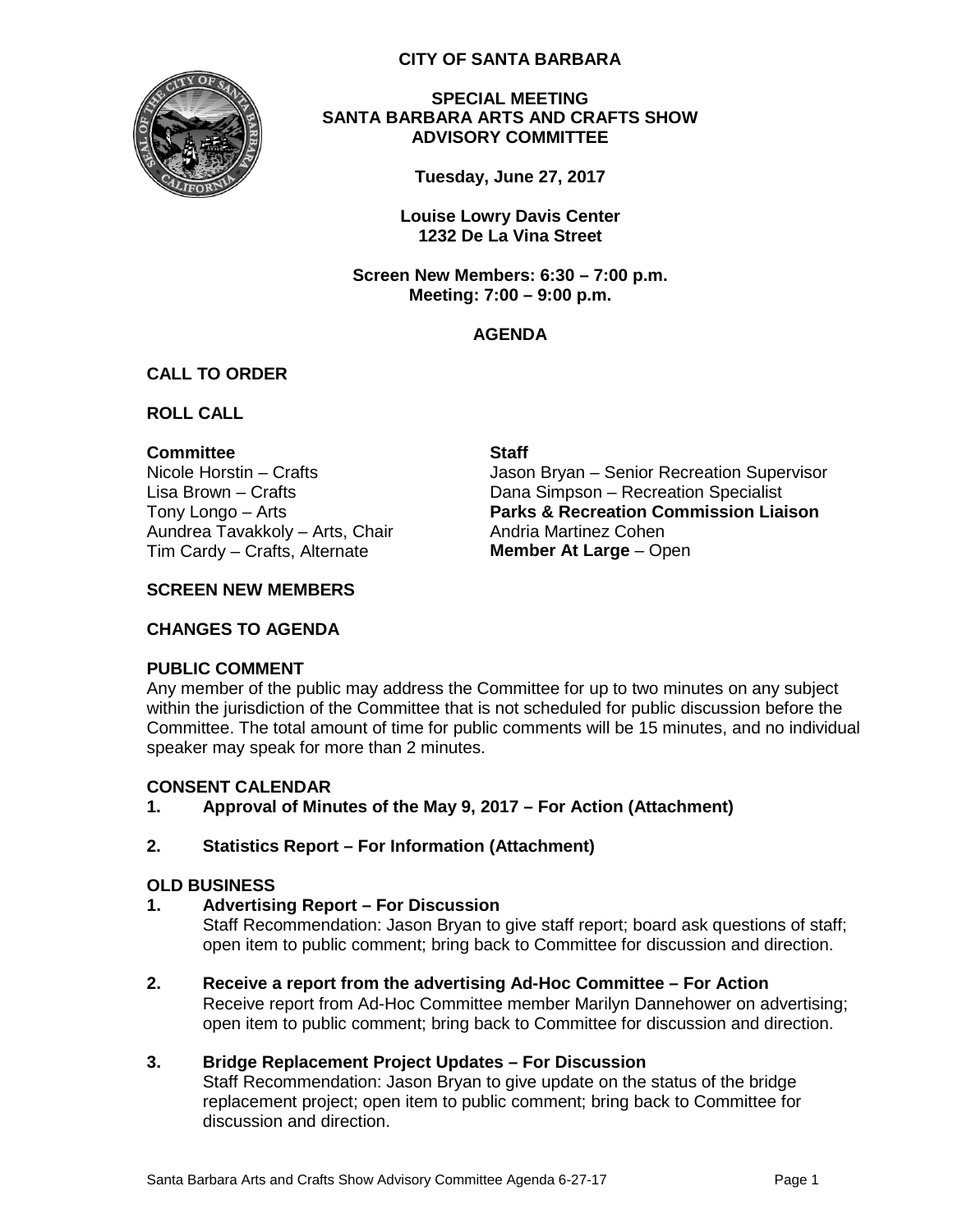#### **NEW BUSINESS**

## **1. Review Rule H.3 amendment of Saturday show rules and reservation system – For Action**

Staff Recommendation: Jason Bryan to give staff report on attendance numbers and performance of SignUpGenius; board ask questions of staff; open item to public comment; bring back to Committee for discussion and direction.

Beginning on State Street, set-up or space reservation on special days and holidays will be on a first come basis after 6 a.m. There are no assigned spaces on these days with the exception of handicapped spaces which will be available until 10:00 a.m. The usual procedures for space reservations must be observed. Arts Section set-up rules are always in effect in the Arts Section. 9/1999

Holiday show space assignments will be managed using a web service named SignUpGenius. A new space assignment map only valid on holiday shows has been developed with most spaces alternating between 15 feet and 20 feet wide. Handicap spaces will be designated and show members with approved handicap status can participate in a separate reservation group for those spaces. The Tuesday before the holiday show date, registration will begin at 11:00am and will end the Thursday before the holiday show date at 5:00pm. Space assignments assigned through SignUpGenius are valid until 10:00am and will operate the same way regular Sunday shows run with the exception that the Arts and Crafts sections are combined. Members who cannot or do not wish to use the online space reservation system can call the Arts and Crafts Show office and staff will assist them in reserving space at the same time the process is open to online users.

Show monitors will record if members who register for spaces through SignUpGenius or through assistance from staff exhibit in the spaces they reserved. Members who register for holiday show spaces but do not exhibit in those spaces twice in a rolling 6 month period will not be able to participate in the holiday show reservation system for 6 months.

**2. Consider allowing a temporary rule change allowing members in the Arts section to share spaces until construction complete – For Action** Staff Recommendation: Jason Bryan to give staff report; board ask questions of staff;

open item to public comment; bring back to Committee for discussion and direction.

**3. Allow space assignment, 223-227, to remain unassigned until October space assignment meeting – For Information** Staff Recommendation: Jason Bryan to give staff report; board ask questions of staff;

open item to public comment; bring back to Committee for discussion and direction.

**4. Review Requests for Accommodation – For Action**

Staff Recommendation: Jason Bryan to give staff report; board ask questions of staff; open item to public comment; bring back to Committee for discussion and direction.

- **a.** Barbara Remick to be given permanent disability status.
- **b.** Assignment of ADA space Marker 1 to Bollard.
- **c.** Assignment of ADA space 98-100.
- **5. Plan for special election to fill Committee position – For information**

Aundrea Tavakkoly informed staff that as of September, her work schedule will preclude her from attending Tuesday night meetings. Staff Recommendation: Jason Bryan to give staff report; board ask questions of staff; open item to public comment; bring back to Committee for discussion and direction.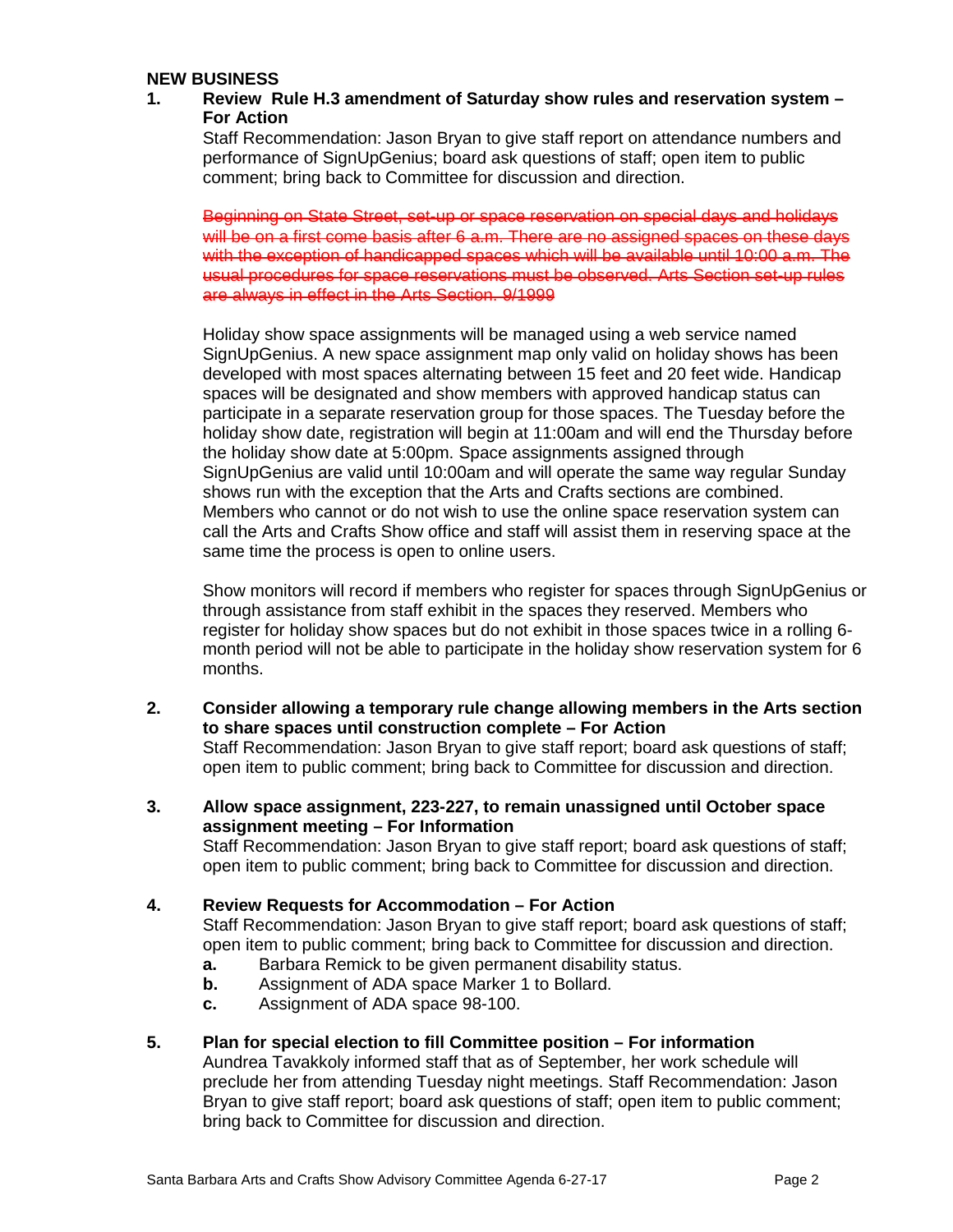# **6. Review Palm Springs Village Fest receipt requirements – For Discussion**

Staff Recommendation: Jason Bryan to give staff report; board ask questions of staff; open item to public comment; bring back to Committee for discussion and direction.\

# **STAFF REPORTS**

# **1. General correspondence – For Discussion**

- **a.** Letter to Committee from Marilyn Dannehower.
- **b.** Email from Tim Cardy regarding resignation from Committee.
- **c.** Email from Eric Whitney regarding Claire Weber's violation hearing.
- **d.** Email from Jeff Kennedy regarding weather day.
- **e.** Email from Jeff Kennedy regarding SignUpGenius (1).
- **f.** Email from Jeff Kennedy regarding SignUpGenius (2).
- **g.** Email from Tony Longo regarding weather day and promotions.
- **h.** Email from Cindy Christensen regarding integrating Arts and Crafts sections.
- **i.** Email from Cari Summer regarding SignUpGenius.
- **j.** Email from Tony Longo regarding meeting attendance.
- **k.** Email from Jeff Kennedy regarding re-scheduling Committee meeting.
- **l.** Email from Marilyn Dannehower regarding Committee meeting cancellation.
- **m.** Palms Springs Village Fest checklist.

#### **2. Citations, Complaints and Incidents – For Action, 7:30 pm time certain**

Staff Recommendation: Jason Bryan to give staff report; board ask questions of staff; open item to public comment; bring back to Committee for discussion and direction. **a.** Violation Hearings for Marilyn Loperfido and Claire Weber.

## **ITEMS FOR July 11, 2017 MEETING**

## **ADJOURNMENT**

**REPORTS:** Copies of documents relating to agenda items are available for review at the Santa Barbara Arts and Crafts Show Office, 100 East Carrillo Street, during normal business hours. Please note that emailed meeting packets may not include some exhibits. Materials related to an item on this agenda submitted to the Santa Barbara Arts and Crafts Show Advisory Committee after distribution of the agenda packet are available for public inspection in the

Santa Barbara Arts and Crafts Show Office located at 100 East Carrillo Street, during normal business hours.

**AMERICANS WITH DISABILITIES ACT:** If you need auxiliary aids or services or staff assistance to attend or participate in this meeting, please contact Jason Bryan at 805-560-7550. If possible, notification at least 48 hours prior to the meeting will usually enable the City to make reasonable arrangements. Specialized services, such as sign language interpretation or documents in Braille, may require additional lead time to arrange.

**Next Regular Meeting: Louise Lowry Davis Center** *Tuesday July 11, 2017*